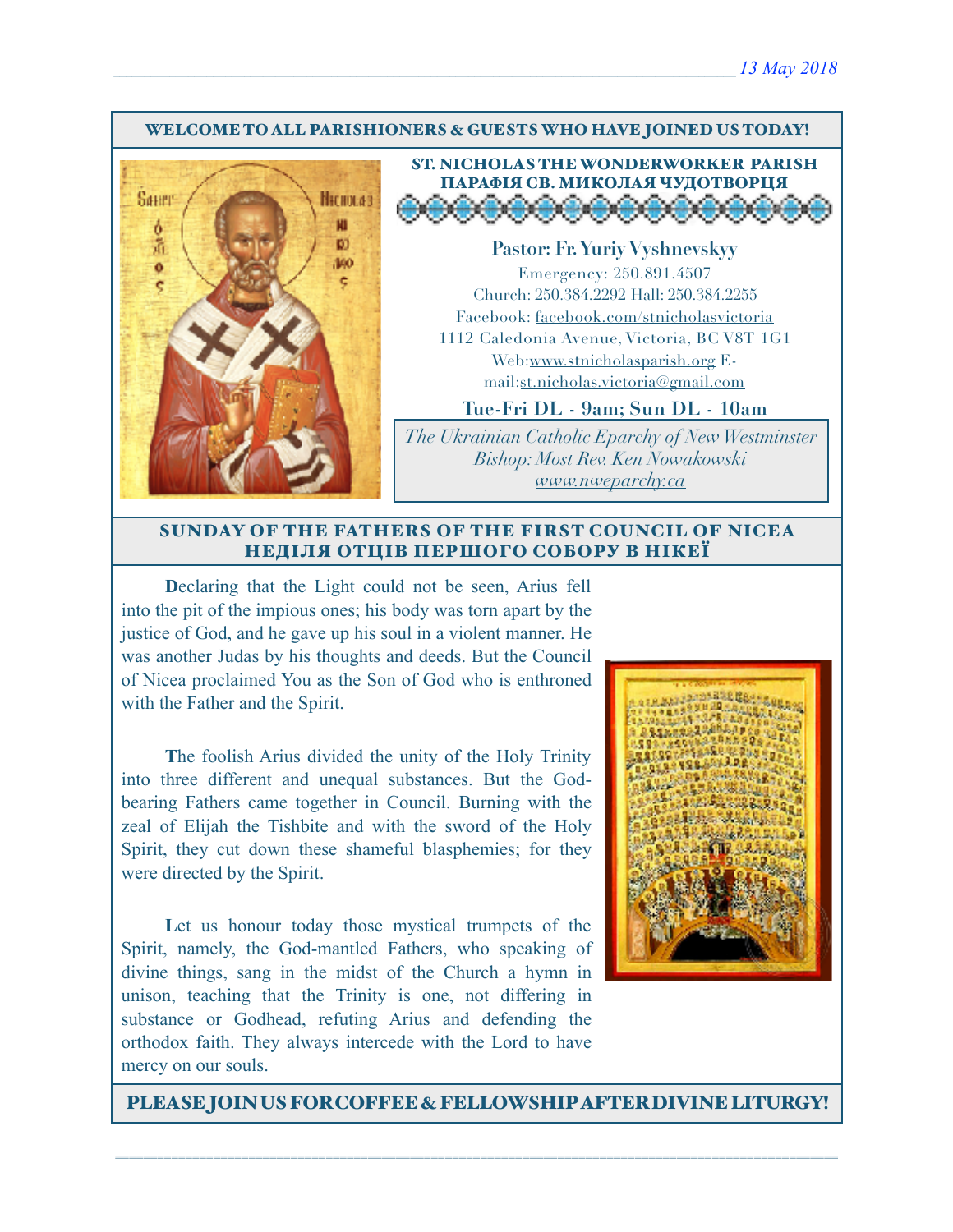| <b>SUNDAY HYMNS</b>                                                                                                                                                                                                                                                                                      |                   |                                                                           |                                                                                                                                                                                                                                    |                |                |  |
|----------------------------------------------------------------------------------------------------------------------------------------------------------------------------------------------------------------------------------------------------------------------------------------------------------|-------------------|---------------------------------------------------------------------------|------------------------------------------------------------------------------------------------------------------------------------------------------------------------------------------------------------------------------------|----------------|----------------|--|
| <b>OPENING HYMN</b>                                                                                                                                                                                                                                                                                      |                   |                                                                           | На Гору Днесь Єлеонську / Today on The Mount pg. 208 -209                                                                                                                                                                          |                |                |  |
| <b>COMMUNION HYMN</b>                                                                                                                                                                                                                                                                                    |                   |                                                                           | Пливи Світами / Let All Creation Sing Out In Triumph pg. 256-257                                                                                                                                                                   |                |                |  |
| <b>CLOSING HYMN</b>                                                                                                                                                                                                                                                                                      |                   | Наче Повний Голос Дзвону / Having Shared Your Loving Kindness pg, 270-271 |                                                                                                                                                                                                                                    |                |                |  |
| Please join us today in singing our Sunday hymns!                                                                                                                                                                                                                                                        |                   |                                                                           |                                                                                                                                                                                                                                    |                |                |  |
| <b>SUNDAY &amp; DAILY SCHEDULE</b>                                                                                                                                                                                                                                                                       |                   |                                                                           |                                                                                                                                                                                                                                    |                |                |  |
| SUNDAY, May 13                                                                                                                                                                                                                                                                                           |                   | Divine Liturgy - for the Parishioners of St Nicholas Parish               |                                                                                                                                                                                                                                    |                | 10:00 AM       |  |
| MONDAY, May 14                                                                                                                                                                                                                                                                                           |                   |                                                                           | <b>NO SERVICESS</b>                                                                                                                                                                                                                |                |                |  |
| TUESDAY, May 15                                                                                                                                                                                                                                                                                          |                   | Divine Liturgy of St. John Chrysostom                                     |                                                                                                                                                                                                                                    | 9:00 AM        |                |  |
| <b>WEDNESDAY, May 16</b>                                                                                                                                                                                                                                                                                 |                   | Divine Liturgy of St. John Chrysostom                                     |                                                                                                                                                                                                                                    | 9:00 AM        |                |  |
| THURSDAY, May 17                                                                                                                                                                                                                                                                                         |                   |                                                                           | Divine Liturgy / Moleben to the Mother of God                                                                                                                                                                                      |                | 9:00AM/5PM     |  |
| FRIDAY, May 18                                                                                                                                                                                                                                                                                           |                   |                                                                           | Divine Liturgy of St. John Chrysostom                                                                                                                                                                                              |                | 9:00 AM        |  |
| SATURDAY, May 19                                                                                                                                                                                                                                                                                         |                   | <b>NO SERVICESS</b>                                                       |                                                                                                                                                                                                                                    |                |                |  |
| SUNDAY, May 20                                                                                                                                                                                                                                                                                           |                   |                                                                           | Divine Liturgy - for the Parishioners of St Nicholas Parish                                                                                                                                                                        |                | 10:00 AM       |  |
| Please Note: to request a Divine Liturgy for a special intention, please see Fr. Yuriy to arrange for it!                                                                                                                                                                                                |                   |                                                                           |                                                                                                                                                                                                                                    |                |                |  |
| <b>SUNDAY EPISTLE READERS</b>                                                                                                                                                                                                                                                                            |                   |                                                                           |                                                                                                                                                                                                                                    |                |                |  |
| <b>DATE</b>                                                                                                                                                                                                                                                                                              | <b>READING</b>    | <b>UKRAINIAN</b>                                                          |                                                                                                                                                                                                                                    | <b>ENGLISH</b> |                |  |
| SUNDAY, May 13                                                                                                                                                                                                                                                                                           | Act.2:16-18;28-36 | Glikeria Iwanuck<br>Peter Iwanuck                                         |                                                                                                                                                                                                                                    |                |                |  |
| SUNDAY, May 20                                                                                                                                                                                                                                                                                           | Act. 2: 1-11      |                                                                           | <b>Caroline Smudy</b><br>Andrij Pelekhatyi                                                                                                                                                                                         |                |                |  |
| SUNDAY, May 27                                                                                                                                                                                                                                                                                           | Heb. 11:33-12:2   | Motria Koropecky                                                          |                                                                                                                                                                                                                                    | Rita Vanderven |                |  |
| SUNDAY, June 3                                                                                                                                                                                                                                                                                           | Rm. 2: 10-16      | Yuliya Pelekhata                                                          |                                                                                                                                                                                                                                    |                | Darryl Huculak |  |
| Thank you, Epistle readers, for your service in proclaiming God's Word!                                                                                                                                                                                                                                  |                   |                                                                           |                                                                                                                                                                                                                                    |                |                |  |
| <b>2018 PARISH COUNCIL EXECUTIVE</b>                                                                                                                                                                                                                                                                     |                   |                                                                           | <b>PASTORAL MINISTRY &amp; HOLY MYSTERIES</b>                                                                                                                                                                                      |                |                |  |
| SECRETARYRichard DeMerchant - 250.893.3484<br>FINANCIAL SECRETARYDavid Newberry - 250.598.8197<br>FUNDRAISING/HALL RENTALRobert Herchak - 250.386.7872<br>MAINTENANCEMurray Chapman - 250.658.4769<br>LITURGICAL COMMITTEEMotria Koropecky - 250.658.3051<br>MEMBER AT LARGECindy Lazaruk - 778.677.9072 |                   |                                                                           | CONFESSIONS1/2 hour before Liturgy<br>BAPTISMSby appointment<br>MARRIAGESsix months notice should<br>be given to the parish priest, and he should be<br>contacted before any other arrangements are made<br>FUNERALSby appointment |                |                |  |
| <b>Bequests &amp; Wills:</b> Leaving a bequeath is a process of giving a donation through your will. It is<br>$\frac{1}{2}$ distribution from your estate to a charitable croanization through your last will and testament. It                                                                          |                   |                                                                           |                                                                                                                                                                                                                                    |                |                |  |

simply a distribution from your estate to a charitable organization through your last will and testament. It can be as small or as large a donation as you wish. It is important that you talk to your lawyer about the process. In your kindness please remember St Nicholas the Wonderworker Ukrainian Catholic Church in your bequeath and will. If anyone wishes to make such a bequeath in their will, the following clause may be included or added to a will: "I give, devise, and bequeath to St Nicholas the Wonderworker Ukrainian Catholic Parish - 1112 Caledonia Avenue, Victoria BC, V8T 1G1, the sum of \$  $\qquad \qquad$  (or  $\qquad \qquad$  % of my estate), to be used for the benefit of the parish and it's pastoral activities."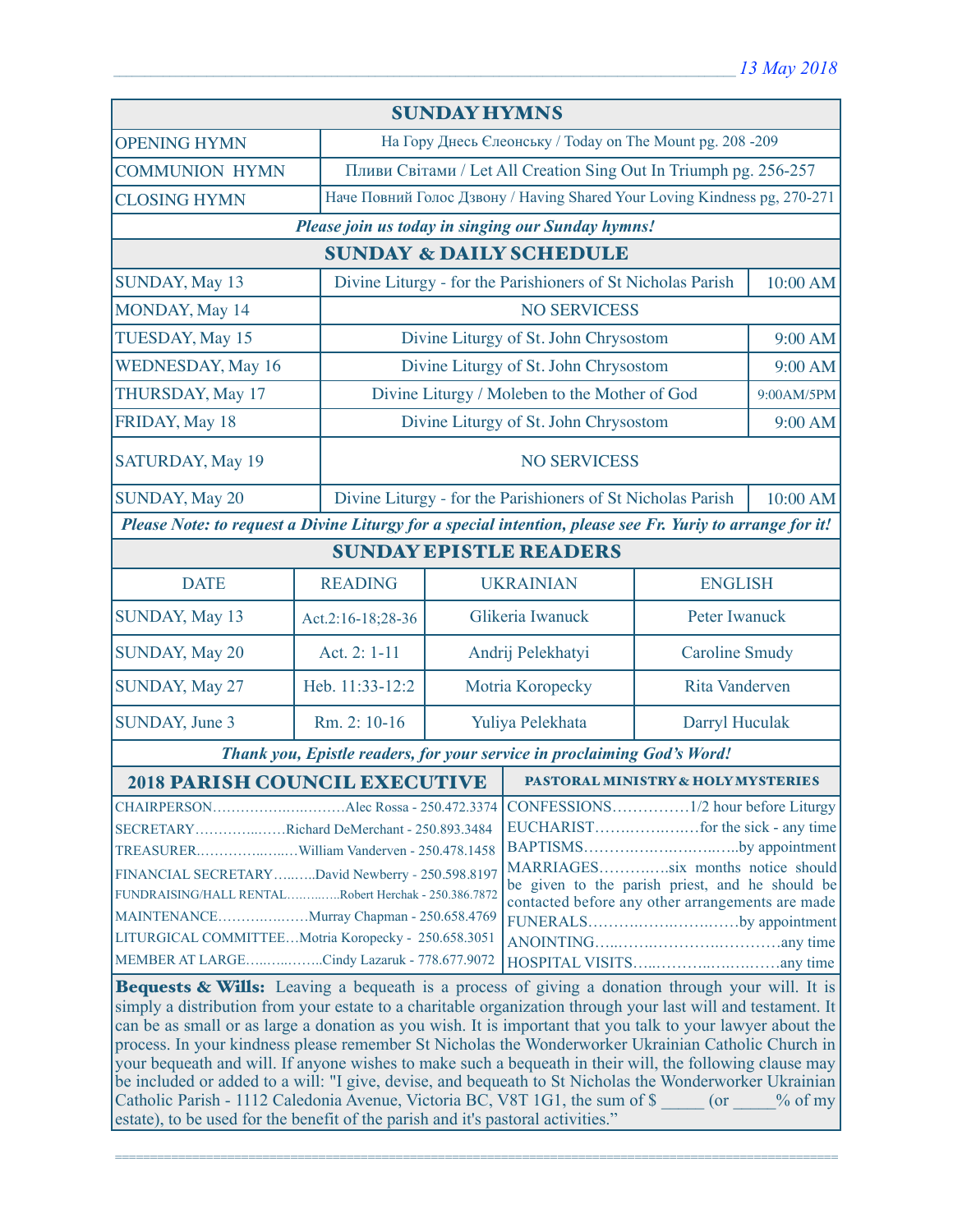## **Vibrant Parish Prayer**

**O** God, Creator of Heaven and Earth! Because of your indescribable love for us, you sent your Only-Begotten Son, Our Lord and Saviour, Jesus Christ - The Way, The Truth, and The Life and our Salvation. In His name, we turn to You. Strengthen our hearts and minds in Christian love and in unity of purpose as we strive to build a Vibrant Parish. Give us the grace to model our lives according to the Word of God. Instill in us the desire to pray and to celebrate the Holy Mysteries as one Christian Family in our Parish Community. Inspire us to follow Your great command to be a servant to the less fortunate among us! Grant this, O Lord, through the mercies and love for mankind of Your Only-Begotten Son with whom You are blessed, together with Your All-Holy, Good and Life-Giving Spirit, now and forever and ever. Amen!



## **St. Nicholas Parish**

**A Place To Encounter The Living Christ** Through the word, the Holy Mysteries & Prayer, Serving One's Neighbor, Leadership Fostering & Serving Unity and Missionary Spirit (His Beatitude Sviatoslav)



## **Молитва Живої Парафії**

**Г**осподи Ісусе Христе, Пастирю Добрий, як колись Ти пригорнув заблуканих овечок, щоб вони пізнали Твій голос і були Твоїм стадом, так і сьогодні глянь ласкаво з небесних висот на нашу парафію та зішли на неї Твого Святого Духа, щоб вона була місцем пізнання радості Доброї Новини. Скріплюй нас Твоєю присутністю та єднай нас кожночасно в молитві. Даруй нам духа служіння ближньому, щоб у нашій парафії кожний міг зустріти Тебе, милостивого Бога. Благослови наш духовний провід Твоєю мудрістю і дай, щоб ніхто з нас не шкодував ні часу, ні талантів, ні матеріальних дібр для розбудови Твого царства. Єднай нас у мирі та злагоді, щоб ми були Твоєю спільнотою любові. Всели в нас місійного духа, щоб ми стали тим світилом євангельського слова, молитви і добрих діл, що кличе кожного до участі в Божественному житті, щоб славилося, Спасе, Твоє Ім'я з безначальним Твоїм Отцем та пресвятим, благим і животворящим Твоїм Духом нині, і повсякчас, і на віки віків. Амінь.

# DIVINE LITURGY PROPERS

*The Divine Liturgy - An Anthology for Worship: Liturgy - pg. 270-318; propers - pg. 551 The Liturgy prescribed for today is that of St. John Chrysostom.* 

## **First Antiphon**

=======================================================================================================

*Verse:* Clap your hands, all you nations; shout to God with the voice of joy. **Refrain:** Through the prayers of the Mother of God, O Saviour, save us.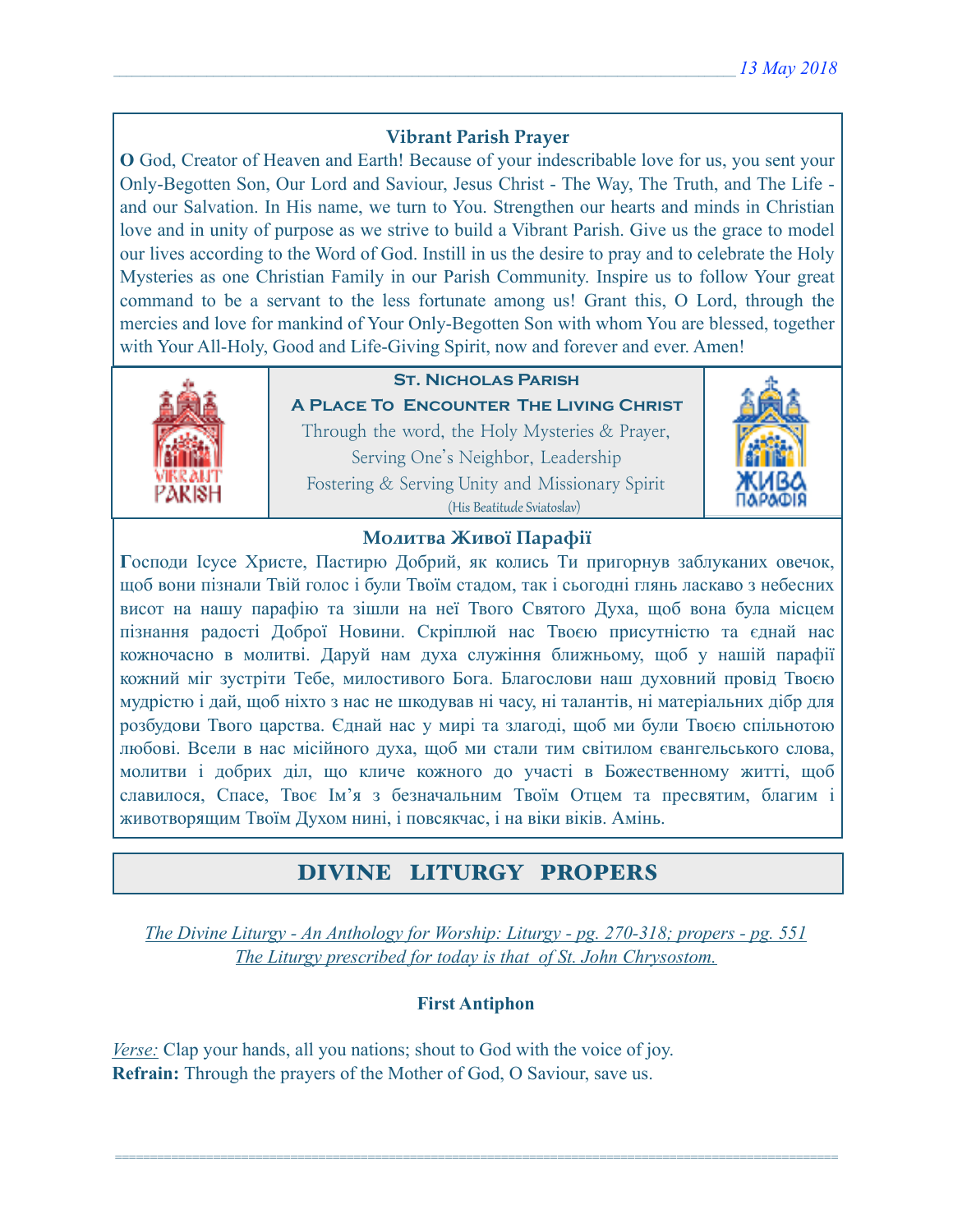*Verse:* For the Lord most high is awesome, a great king over all the earth. **Refrain:** Through the prayers of the Mother of God O Saviour, save us.

*Verse:* He has subdued peoples to us, and nations under our feet. **Refrain:** Through the prayers of the Mother of God O Saviour, save us.

*Verse:* God ascended amid shouts of joy; the Lord, at the sound of the trumpet. **Refrain:** Through the prayers of the Mother of God O Saviour, save us.

**Glory: Now: Only-begotten Son...** 

#### **Third Antiphon**

*We sing the usual Third Antiphon, but with the festal refrain:* Son of God, who ascended in glory, save us who sing to You: Alleluia.

**Troparion, Tone 6:** Angelic powers were upon Your tomb<sup>\*</sup> and the guards became like dead men;\* Mary stood before Your tomb\* seeking Your most pure body.\* You captured Hades without being overcome by it.\* You met the Virgin and granted life.\* O Lord, risen from the dead,\* glory be to You!

**Troparion, Tone 4:** You ascended in glory, O Christ our God,\* giving joy to Your disciples by the promise of the Holy Spirit,\* and assuring them through your blessing\* that You are the Son of God,\* the Redeemer of the world.

**Troparion, Tone 8:** Christ our God, You are glorified above all, You established our fathers as beacons on earth and through them guided all of us to the true faith. Glory to You, most compassionate Lord.

**Glory: Kontakion, Tone 8:** The apostles' preaching and the Fathers' doctrine confirmed the Church's one faith, and wearing the garment of truth woven from theology that descends from on high, she rightly imparts the mystery of godliness and sings its glory.

**Now: Kontakion, Tone 6:** When you had fulfilled Your plan for us\* and united things on earth with those in heaven,<sup>\*</sup> You ascended in glory, O Christ our God,<sup>\*</sup> in no way distant, but remaining in separable,\* You cried to those who love You:\* I am with You and there is none against you.

**Prokeimenon, Tone 4:** Blessed are You, Lord God of our fathers, and praised and glorified is Your Name forever. *Verse:* For You are righteous in everything that You have done to us.

**Epistle - Acts 20:16-18, 28-36 - A reading from the Acts of the Apostles:** For Paul had decided to sail past Ephesus, so that he might not have to spend time in Asia; he was eager to be in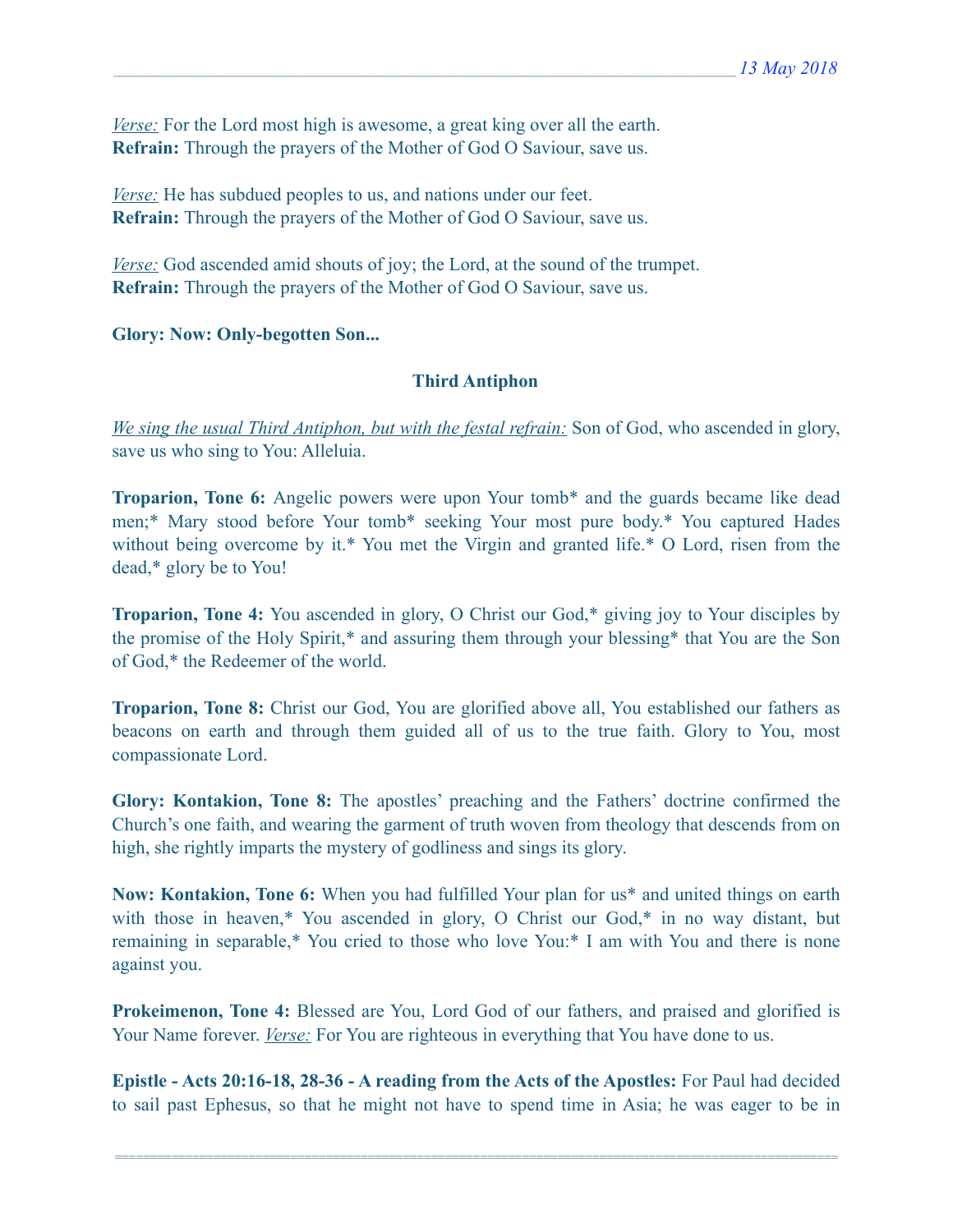Jerusalem, if possible, on the day of Pentecost. From Miletus he sent a message to Ephesus, asking the elders of the church to meet him. When they came to him, he said to them: 'You yourselves know how I lived among you the entire time from the first day that I set foot in Asia, Keep watch over yourselves and over all the flock, of which the Holy Spirit has made you overseers, to shepherd the church of God that he obtained with the blood of his own Son. I know that after I have gone, savage wolves will come in among you, not sparing the flock. Some even from your own group will come distorting the truth in order to entice the disciples to follow them. Therefore be alert, remembering that for three years I did not cease night or day to warn everyone with tears. And now I commend you to God and to the message of his grace, a message that is able to build you up and to give you the inheritance among all who are sanctified. I coveted no one's silver or gold or clothing. You know for yourselves that I worked with my own hands to support myself and my companions. In all this I have given you an example that by such work we must support the weak, remembering the words of the Lord Jesus, for he himself said, "It is more blessed to give than to receive." ' When he had finished speaking, he knelt down with them all and prayed.

**Alleluia, Tone 1:** *Verse:* The God of gods, the Lord, spoke and summoned the earth from the rising of sun to its setting. *Verse:* Gather to Him His devout ones, who with sacrifice make covenant with Him.

**Gospel - John 17:1-13 -** Jesus raised his eyes to heaven and said, "Father, the hour has come. Give glory to your son, so that your son may glorify you, just as you gave him authority over all people, so that he may give eternal life to all you gave him. Now this is eternal life, that they should know you, the only true God, and the one whom you sent, Jesus Christ. I glorified you on earth by accomplishing the work that you gave me to do. Now glorify me, Father, with you, with the glory that I had with you before the world began. "I revealed your name to those whom you gave me out of the world. They belonged to you, and you gave them to me, and they have kept your word. Now they know that everything you gave me is from you, because the words you gave to me I have given to them, and they accepted them and truly understood that I came from you, and they have believed that you sent me. I pray for them. I do not pray for the world but for the ones you have given me, because they are yours, and everything of mine is yours and everything of yours is mine, and I have been glorified in them. And now I will no longer be in the world, but they are in the world, while I am coming to you. Holy Father, keep them in your name that you have given me, so that they may be one just as we are. When I was with them I protected them in your name that you gave me, and I guarded them, and none of them was lost except the son of destruction, in order that the scripture might be fulfilled. But now I am coming to you. I speak this in the world so that they may share my joy completely.

*Instead of* **"It is truly..."** *we sing:* O my soul, magnify the Lord who in glory ascended bodily into the heavens.

**Irmos, Tone 5:** O Mother of God, you transcended both mind and word, and in time, ineffably bore the Timeless One: it is you who, with one accord, we, the faithful, magnify.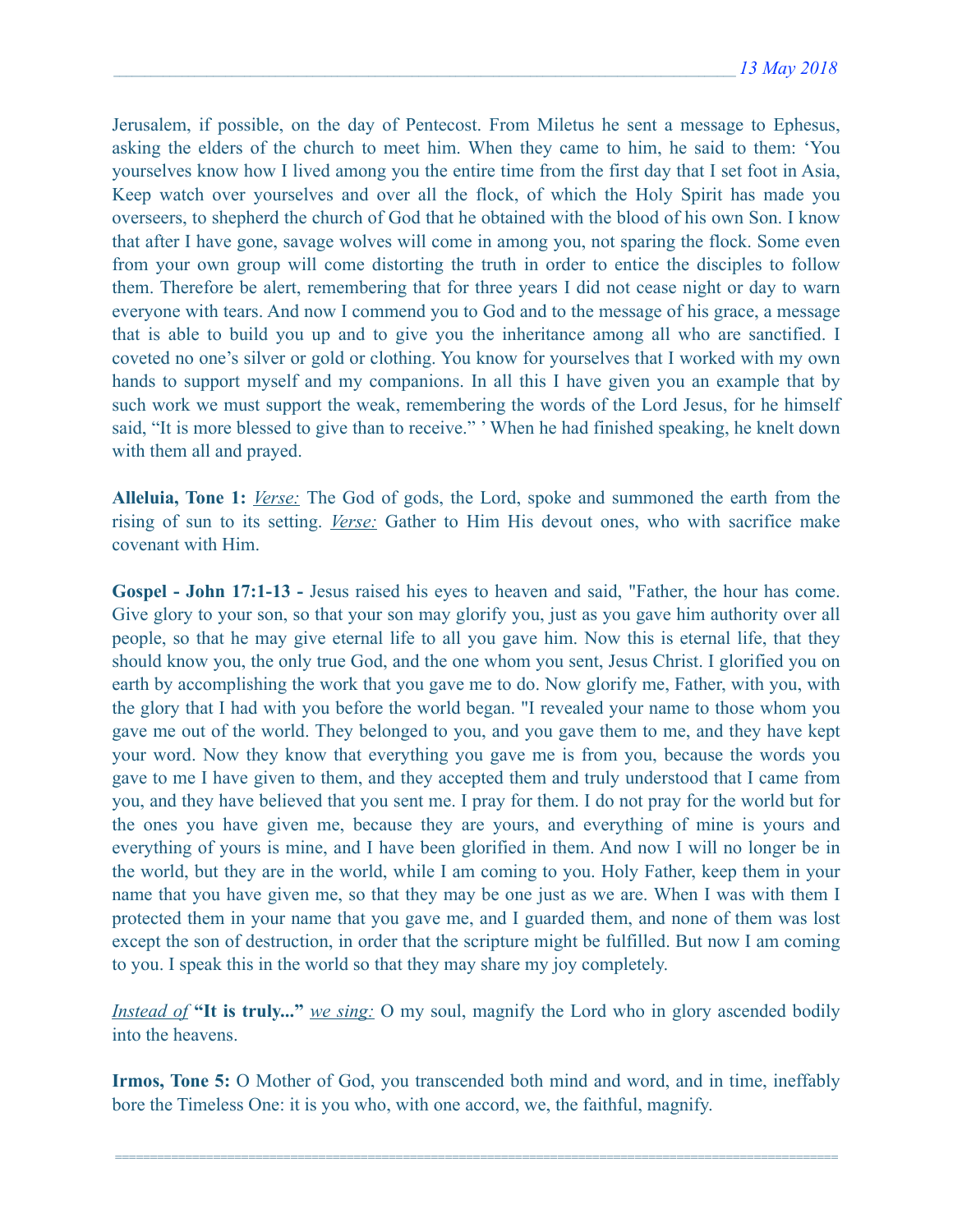**Communion Hymn:** Praise the Lord from the heavens; praise Him the highest.\* Rejoice in the Lord, O you just; praise befits the righteous.\* Alleluia, alleluia,\* alleluia.

**Prayer After Holy Communion:** Having been made worthy to partake in a mystical way of Your immaculate Body and precious Blood, O Christ our God, I acclaim and bless, worship and glorify You, and proclaim the greatness of Your saving acts, now and for ever and ever. Amen. *(more Prayers After Holy Communion on pg. 324-326 in the Anthology book).* 

*<u>Instead of:</u> "We have seen the true light..."*  $(Ix)$  *"May our mouths be filled..."*  $(3x)$  *and* **"Blessed be the Name of the Lord..."** *(3x), we sing:* Be exalted, O God, above the heavens; above all the earth be Your glory.

## $\langle$

### **Перший Антифон**

*Стих:* Всі народи, заплещіте руками, воскликніть Богові голосом радости. **Приспів:** Молитвами Богородиці, Спасе, спаси нас.

*Стих:* Бо Господь Всевишній – страшний, цар великий по всій землі. **Приспів:** Молитвами Богородиці, Спасе, спаси нас.

*Стих:* Він покорив людей нам і народи під ноги наші. **Приспів:** Молитвами Богородиці, Спасе, спаси нас.

*Стих:* Зійшов Бог під оклики веселі, Господь – під голос сурми. **Приспів:** Молитвами Богородиці, Спасе, спаси нас.

#### **Слава: І Нині: Єдинородний Сину ...**

#### **Третій Антифон**

*Співаємо звичайний третій антифон, але з приспівoм:* Спаси нас, Сину Божий, що родився від Діви, співаємо тобі: Алилуя.

**Тропар, глас 6:** Ангельські сили на гробі твоїм\* і сторожі омертвіли \* Марія ж стояла при гробі,\* шукаючи пречистого тіла твого.\* Полонив ти ад і, не переможений від нього,\* зустрів ти Діву, даруючи життя.\* Воскреслий з мертвих, Господи, слава тобі!

**Тропар, глас 4:** Вознісся ти у славі, Христе Боже наш,\* радість сотворивши ученикам обітуванням Святого Духа,\* утвердивши їх благословенням,\* бо ти єси Син Божий,\* ізбавитель світу.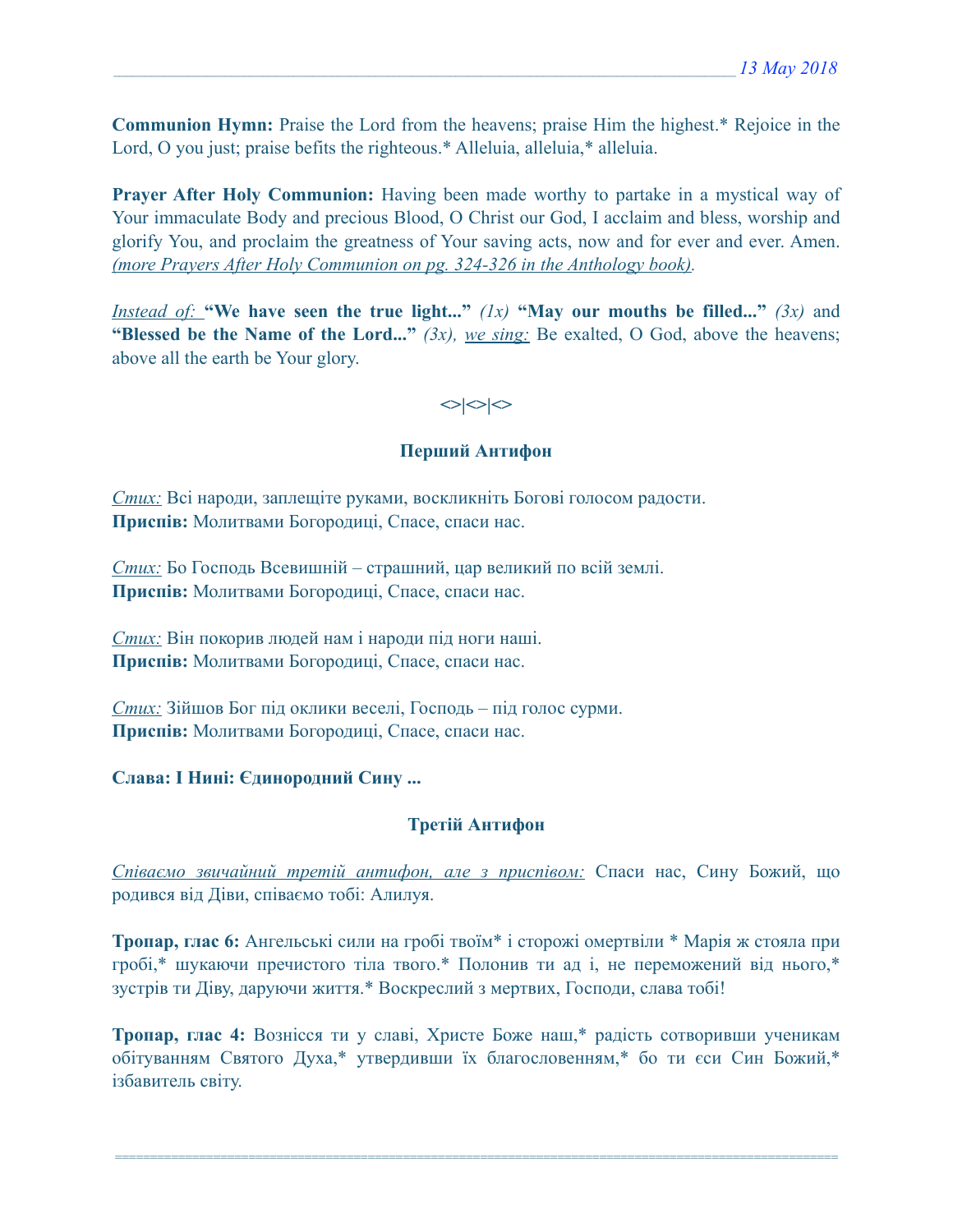**Тропар, глас 8:** Препрославлений ти, Христе Боже наш,\* світила на землі – отців наших оснував ти\* і ними до істинної віри всіх нас направив ти.\* Багатомилосердний, слава тобі.

**Слава: Кондак, глас 8:** Апостолів проповідування і отців догмати\* єдину віру утвердили церкві,\* яка і, ризу істини з богословія вишнього носячи,\* право править, і славить благочестя велике таїнство.

**І Нині: Кондак, глас 6:** Сповнивши промисел щодо нас\* і те, що на землі, з'єднавши з небесним,\* вознісся ти у славі, Христе Боже наш,\* ніяк не відлучаючись, але невідступнео перебуваючи,\* ти кличеш до тих, що люблять тебе:\* Я з вами і ніхто проти вас.

**Прокімен, глас 4:** Благословен єси, Господи, Боже отців наших,\* і хвальне, і прославлене ім'я твоє навіки. *Стих:* Бо праведний єси в усьому, що сотворив ти нам.

**Апостол - Дія. 20:16-18, 28-36 - З книги Діянь Святих Апостолів читання:** Тими днями Павло вирішив плисти попри Ефес, щоб не баритися в Азію поспішав бо, щоб, по змозі, на день П'ятидесятниці бути в Єрусалимі. З Мілету він послав у Ефес і прикликав пресвітерів церкви. Коли ж вони прийшли до нього, він до них промовив: «Ви знаєте, як з першого дня, коли я вступив у Азію, увесь час поводився я з вами. Зважайте на самих себе й на все стадо, над яким Дух Святий поставив вас єпископами, щоб пасли церкву Божу, що він придбав кров'ю власною. Я знаю, що по моїм відході ввійдуть поміж вас вовки хижі, які не щадитимуть стада. Та й з-поміж вас самих повстануть люди, що говоритимуть погубні речі, щоб потягнути за собою учнів. Тому чувайте, пригадуйте собі, що я три роки, ніч і день, не переставав кожного з вас із сльозами наводити на розум. А тепер передаю вас Богові і слову його благодаті, що може збудувати й дати вам спадщину між усіма освяченими. Ні срібла, ні золота, ані одежі я не вимагав ні від кого. Ви самі знаєте, що моїм потребам і тих, які зо мною, служили оці руки. У всьому я показав вам, що, так працюючи, треба допомагати слабосильним і пам'ятати слова Господа Ісуса, що сам сказав: «Більше щастя – давати, ніж брати.» Промовивши це, він упав на коліна і з усіма ними почав молитися.

**Алилуя, глас 1:** *Стих:* Бог богів, Господь мовив, і призвав землю від сходу сонця до заходу. *Стих:* Зберіть йому преподобних його, що заповідують завіт його в жертвах.

**Євангеліє - Івана 17:1-13 -** Ісус, підвівши очі свої до неба, проказав: «Отче, прийшла година! Прослав свого Сина, щоб Син твій тебе прославив, згідно з владою, що її ти дав йому над усяким тілом: дарувати життя вічне тим, яких ти передав йому. А вічне життя у тому, щоб вони спізнали тебе, єдиного, істинного Бога, і тобою посланого – Ісуса Христа. Я тебе на землі прославив, виконавши те діло, яке ти дав мені до виконання. Тепер же прослав мене, Отче, у себе – славою тією, що її я мав у тебе перед тим, як постав світ! Я об'явив твоє ім'я людям, яких ти від світу передав мені. Вони були твої, ти ж передав мені їх, і зберегли вони слово твоє. Нині збагнули вони, що все, тобою дане мені – від тебе; слова бо, тобою мені дані, я їм дав, і сприйняли вони їх, і справді збагнули, що від тебе я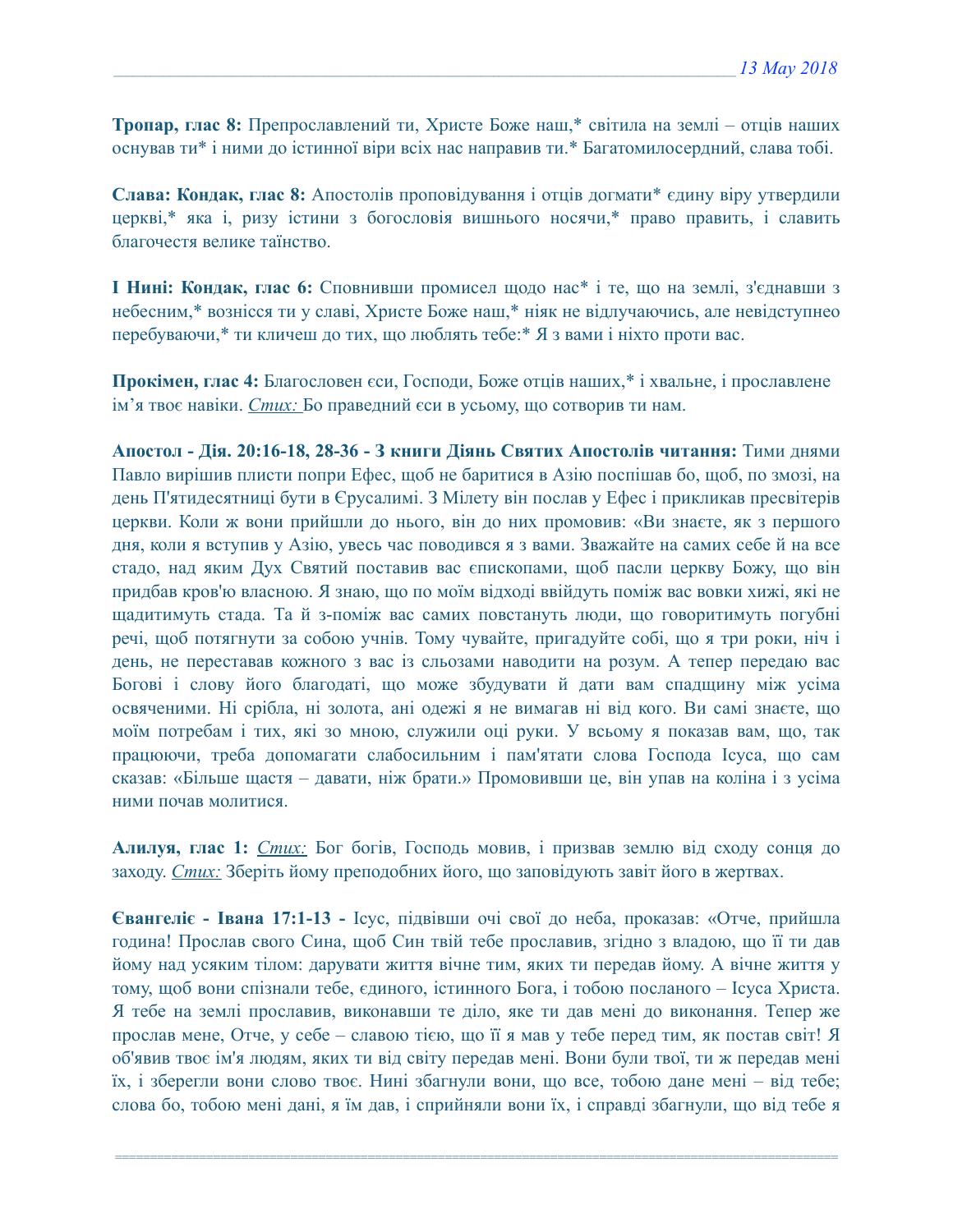вийшов, і увірували, що ти мене послав. Молю ж за них: не за світ молю, лише за тих, яких ти передав мені, бо вони – твої. І все моє – твоє, твоє ж – моє, і в них я прославився. Я вже більш не у світі, а вони у світі, і я до тебе йду. Отче Святий! Заради імени твого бережи їх, тих, що їх ти мені передав, щоб були одно, як ми! Бувши з ними у світі, я беріг їх у твоє ім'я; тих, яких ти передав мені, я їх стеріг, і ніхто з них не пропав, лише син загибелі, щоб збулося Писання. Тепер же іду до тебе, і кажу те, у світі бувши, щоб вони радощів моїх мали у собі вщерть.

*Замість* **"Достойно..."** *ми співаємо:* Величай, душе моя, Господа, що з плоттю во славі вознісся на небеса.

**Ірмос, глас 5:** Тебе, вище ума і слова Матір Божу, що в часі безлітнього несказанно родила, вірні однодумно величаємо.

**Причасний:** Хваліте Господа з небес, хваліте його в вишніх. Радуйтеся, праведні, у Господі, правим належить похвала. Алилуя, aлилуя, aлилуя!

**Молитва По Святім Причастю:** Таїнственно удостоївшись бути причасником Твого пречистого тіла і чесної крови, Христе Боже, оспівую і благословлю, поклоняюся, і славлю, і величаю спасіння Твої, Господи, нині і повсякчас, і на віки вічні. Амінь. *(більше Молитов По Святім Причастю на ст. 80-87 в маленькій книжечці "Божественна Літургія")*.

*Замість* **"Ми бачили світло істинне..."** *(x1)* **"Нехай сповняться уста..."** *(x3)* і "**Нехай буде ім'я..."** *(x3), співаємо:* Вознесися на небеса Боже і по всій землі слава Твоя.

## ANNOUNCEMENTS

- ✦**HAPPY MOTHER'S DAY:** On the occasion of Mother's Day, best wishes go to all our mothers: good health, long life and the Lord's choicest blessings. May the Holy Mother of God guard and protect you. Many Happy and Blessed Years!
- ✦**BLESSING OF THE GRAVES:** next Sunday, May 20 right after coffee & fellowship we will be going to the Royal Oak Cemetery (4673 Falaise Dr) where Fr. Yuriy will be blessing the graves.
- ✦**VYSHYVANKA DAY PICNIC** Monday, May 21st, 2 pm at Beckwith park (857 Beckwith Ave). Wear your vyshyvanka (embroidery) and bring a plate of finger food to share!
- ✦**SUNDAY PRESENTATION AND MORE:** Please join us for a presentation on **Sunday, May 27** - *"Byzantine Liturgy (Divine Liturgy of Eastern Catholic Church)*. The presentation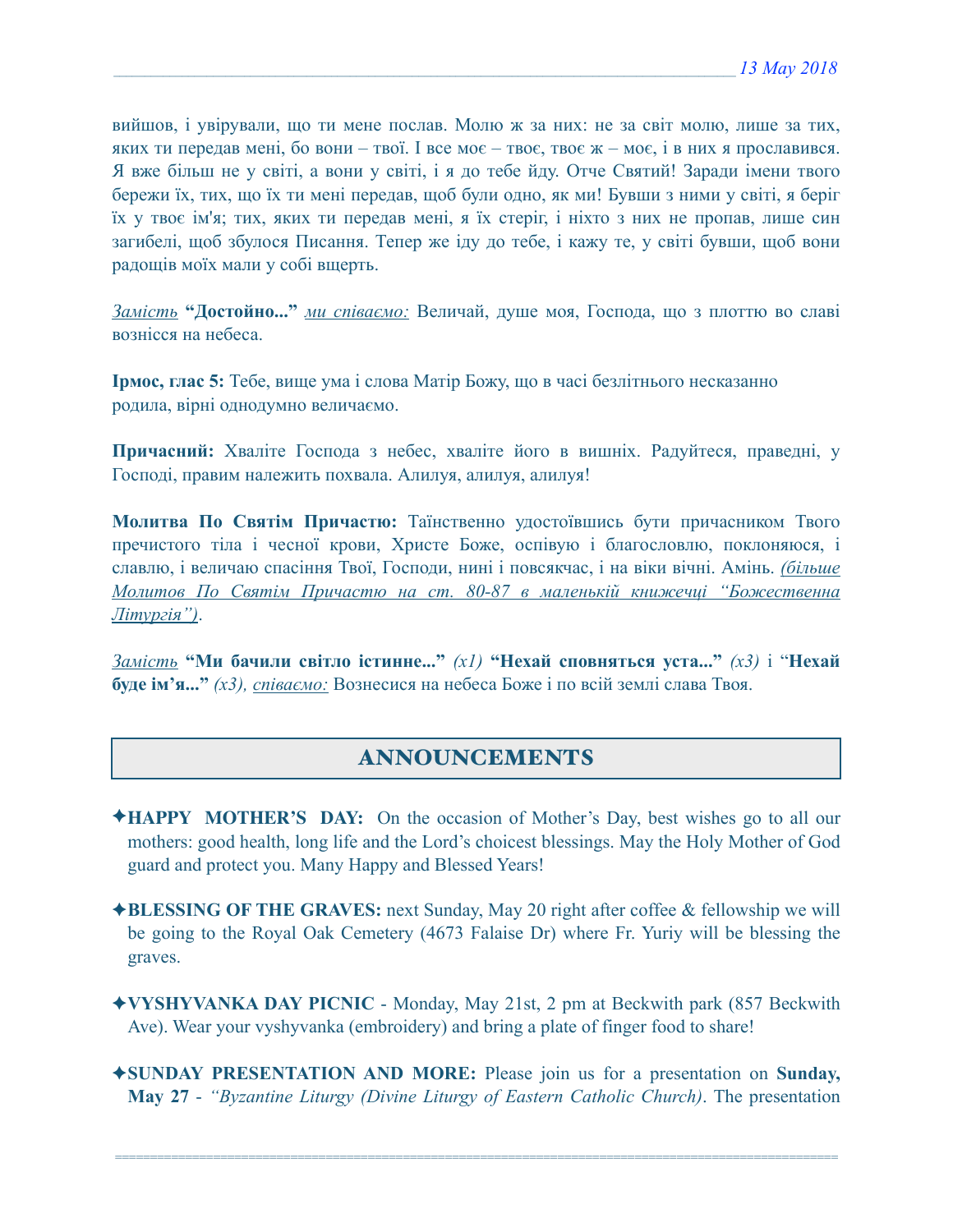will take place after Liturgy and during our fellowship time. The following **Sunday, June 3** we begin our morning service with what is called *The Liturgy of Oblation or Proskomedia* and is celebrated by the priest prior to the Divine Liturgy during which the bread and wine are prepared for the Eucharist. The Proskomedia on that Sunday will be celebrated on the tetrapod.

- ✦**KNEELING DURING EASTER SEASON**  a reminder that traditionally from Easter Sunday until Pentecost we do not kneel during the Divine Liturgy. As a sign of our redemption and final resurrection, we offer our prayers to God while standing.
- ✦**PRAYER REQUEST:** Please keep in your prayers GORD HRYHORYSHEN, CORNELL BABIE and other members of our parish, our family and friends who are ailing, in hospitals, nursing homes and those who are not able to join actively in their community.

#### ✦**NEW PARISH EMAIL ADDRESS:** [st.nicholas.victoria@gmail.com](mailto:st.nicholas.victoria@gmail.com)

- ✦**AUTOMATED EXTERNAL DEFIBRILLATOR (AED)** We are seeking donations, or sponsors, who would be willing to help St. Nicholas Parish purchase an **Automated external defibrillator (AED).** Did you know that sudden cardiac arrest is a major public health problem and effects an estimated 500 000 people every year? Sudden cardiac arrest is a condition in which the heart suddenly and unexpectedly stops beating. Using an automated external defibrillator or AED on a person who is having sudden cardiac arrest may save the person's life. AEDs are designed to be simple to use in any location. AED is a small, lightweight, and portable electronic device that delivers an electric shock through the chest wall of a person whose heart has stopped beating. We would like to have our own AED on site so that we can be prepared if we someone should need to be treated for sudden cardiac arrest. Our goal is to raise \$1500.00 to purchase 1 AED for the parish. Please share and contribute what you can. Help us achieve our goal for providing this important life saving tool for our parishioners and guests.
- ✦**HAPPY BIRTHDAY** to all those who celebrated their birthdays this past week. May the Lord Our God continue to bless you abundantly and the Holy Mother of God protects you at all times. Христос Воскрес!
- ✦**ST. NICHOLAS BOOK STORE:** The Divine Liturgy An Anthology of Worship **\$25**; "Christ Our Pascha" Catechism of the Ukrainian Catholic Church/"Христос Наша Пасха" Катехизм Української Католицької Церкви - **\$25**; "Sing to Our God" hymn book - **\$15**; Молитовник "Прийдіте Поклонімся" - **\$10**.
- ✦**TRAVELING ICON:** Anyone interested in gracing their home with Christ The Teacher Icon can call Darlene DeMerchant at 250.727.3837.
- ✦**PARISH CALENDAR OF BIRTHDAYS & ANNIVERSARIES:** If you would like to be included in our Parish Calendar of Birthday and Anniversary celebrations, please put date in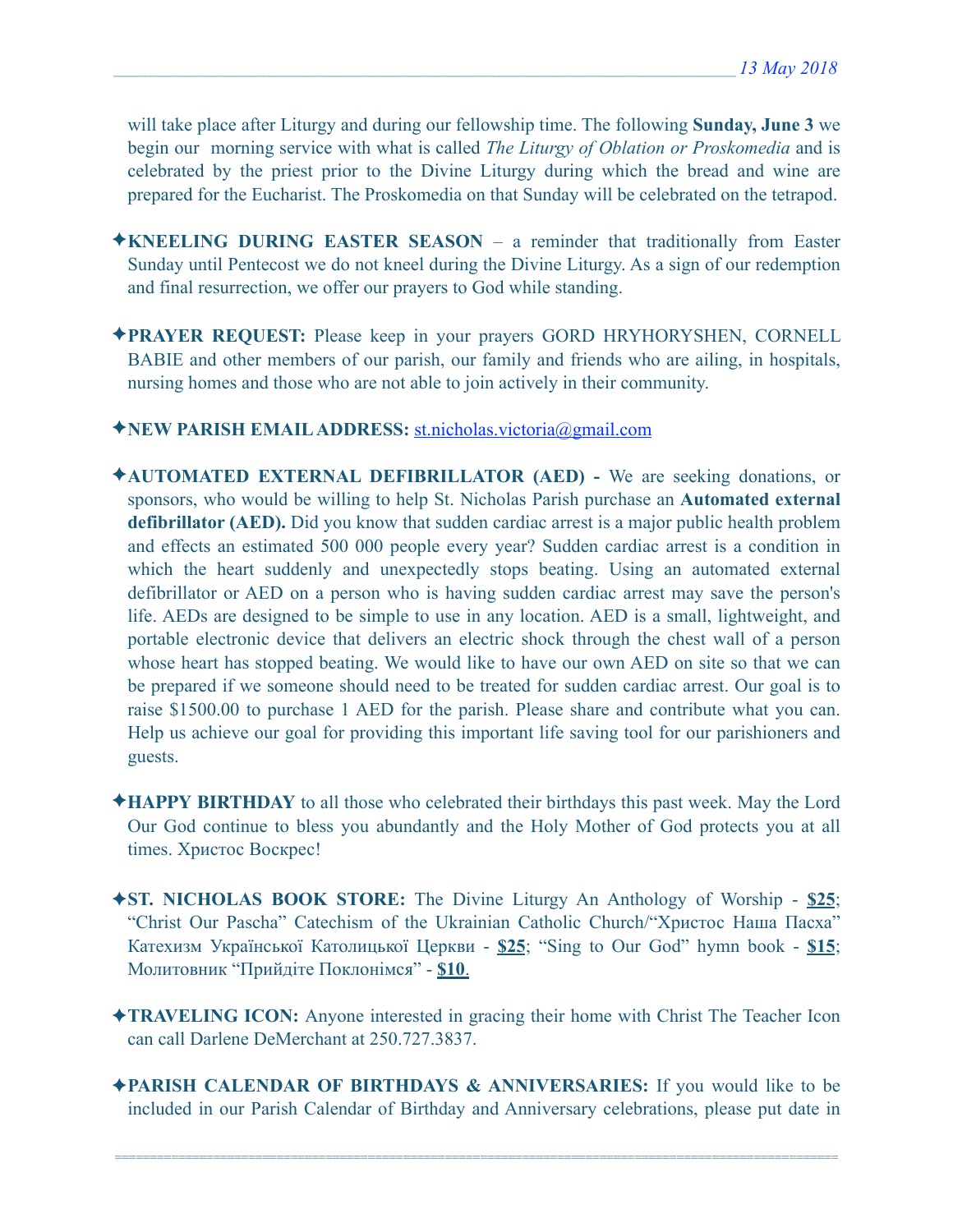our calendar located at the church vestibule. Each week, we will list the names in our parish bulletin so we can celebrate these happy occasions together!

- ✦**JOIN OUR CHOIR:** Do you enjoy singing? Please consider joining our St Nicholas Parish Choir and remember that we ALWAYS looking for new members! Contact Motria Koropecky for details at 250.658.3051.
- ✦**CATECHISM ANNOUNCEMENT:** "*And they were bringing to Him also the infants, in order that He may be touching them; but after the disciples saw it, they rebuked them. But Jesus called them to Himself and said, Let alone the little children to come to Me, and cease hindering them; for of such is the kingdom of God*." We are happy to welcome all children to our St. Nicholas The Wonderworker catechism program. Weekly classes are scheduled Sunday morning during Divine Liturgy. We want your children to learn more about their Catholic faith, sacred scripture, feast days, and religious practices and customs of the Ukrainian Catholic church. If you have any questions, please do not hesitate to contact Marian Chalifoux at 250.507.1005.
- ✦**THRIFTY'S PRE-PAID FOOD CARDS** We all have to buy groceries. Why not have 6% of it returned back to the church at no extra charge! Cards are available in \$100, \$200, and \$500 denominations. Talk to Alec after today's liturgy to pre- order your cards. We need to sell A LOT of them! We encourage you to consider purchasing them for yourselves as gifts too.
- ✦**BE A STEWARD:** Have you ever wondered what more can you do to help our parish? Here are some suggestions: **Steward** of property security; **Steward** of grounds cleaning; **Steward** of cleaning church; **Steward** of church linen; **Steward** of outreach; **Steward** of caring; **Steward** of prayer; **Steward** of service. Quite often, our homebound or senior members, once active in their younger years, want to find purpose in their senior years. It's not only about doing but about "BEING" present to others. Contact Fr. Yuriy **OR** Darlene DeMerchant for more information. You will be amazed how "BEING" can make a difference.
- ✦**PARISH LIBRARY:** please visit our parish library and browse through the books on spirituality, church history, iconography, history of the Ukrainians in Canada, children's books and more… The library is located in the church vestibule. Please use a library book sign out form when borrowing a book.
- ✦**SUNDAY COFFEE VOLUNTEERS** act as hosts and serve light refreshments following the Sunday morning Divine Liturgy, providing an opportunity for the faithful to socialize with friends and visitors following their shared worship experience. We thank all of our parishioners who kind volunteer to serve refreshments. Whether you are new to the Parish, or are a longtime members, please join us for coffee.
- ✦**WE SHARE THE AIR:** Please keep it healthy and fragrant free. Someone in this area is scent-sitive. The chemicals used in scented products can make some people sick, especially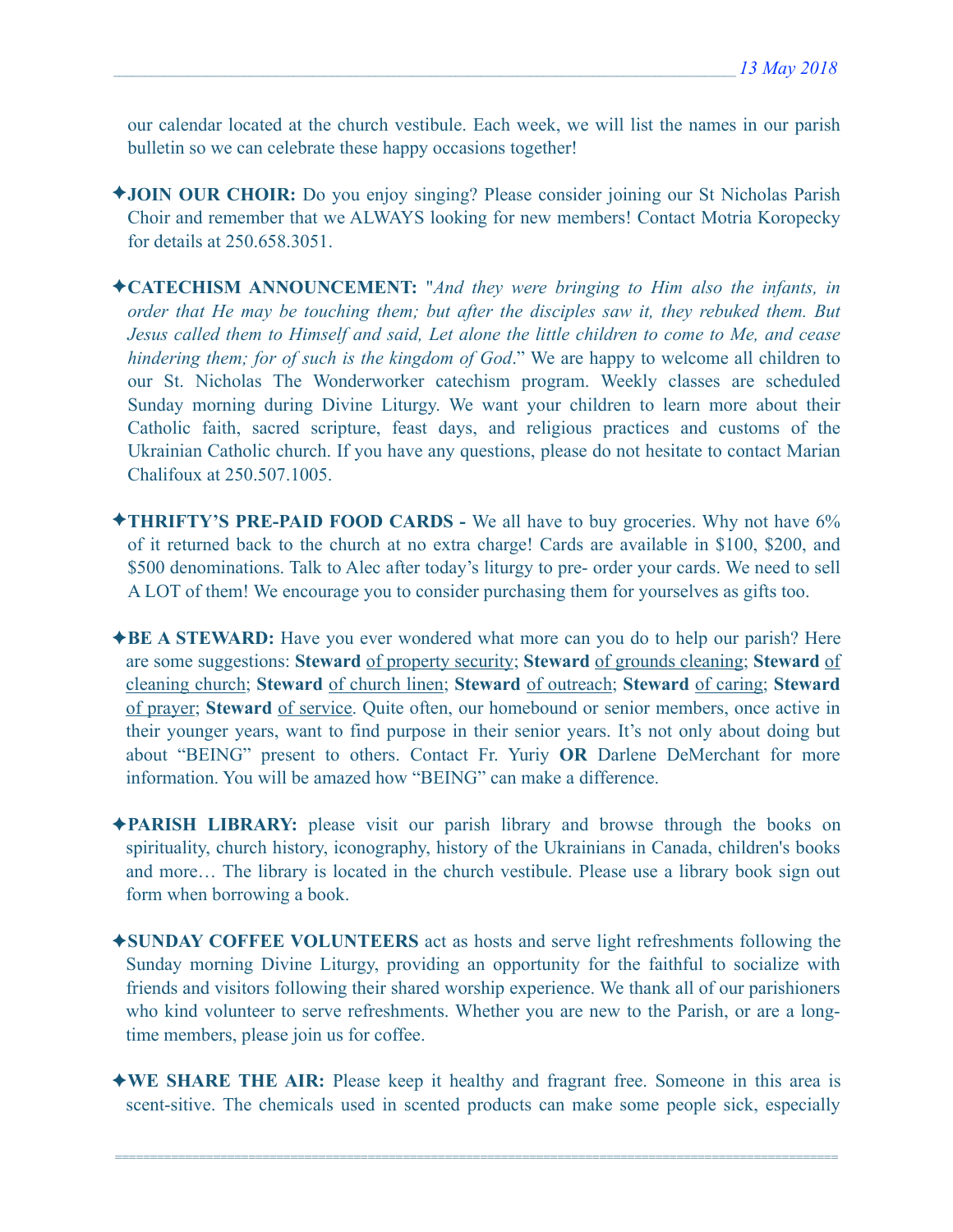those with fragrance sensitivities, asthma, allergies and other respiratory ailments. PLEASE DO NOT \*wear perfume, cologne, lotion, aftershave and other fragrances; \*USE unscented personal care products. Be Sensitive to Others. Thank you for your understanding. *St. Nicholas parish.* 

✦**MAY 6, SUNDAY DONATIONS -** Coffee: \$17.50; Vigil lights: \$7.35; Loose collection: \$45.00; Envelope collection: \$720.22; AED: \$200.00; Pre-authorized donations Apr 30 to May 6: \$345.00; **Total: \$1335.07**

## MISSION DAYS - ДЕКАДАМІСІЙНОСТІ

### **Thursday, May 10 - Sunday, May 20 Mission Days - A Ten Day Journey**

 *"Go, therefore, and make disciples of all nations, baptizing them in the name of the Father, and of the Son, and of the holy Spirit," Mt. 28.19* 

 Dear parishioners, you are invited to embark an extraordinary pilgrimage that will last for ten days - from the Ascension (May 10) to the Pentecost (May 20). During this time the attention of our entire Church will be towards our common vocation as "missionaries," that is to say a community ready to share God's Word of salvation with others.

 We read in the Mission Days Guidebook: "By taking an active role in the spiritual efforts of these ten Mission Days, we are called to better understand that, by their very nature, our parish communities and families (domestic churches) have a *missionary* character. This missionary spirit is a consequence of the gift of our Baptism, by virtue of which we, as Christians, take upon ourselves the responsibility to *believe, live, serve, and share* the witness of our faith in Christ, not just among our family members, but with our neighbours, wherever we may live."

 Let our entire parish community gather on May 10, the feast of the Ascension of the Lord, in our church to begin this pilgrimage together.

**3rd Day** - *Sunday, May 13:* God is With Us - We Belong to God - 10am - Divine Liturgy **4th Day** - *Monday, May 14:* **Branches that Bear Fruit**

**5th Day** - *Tuesday, May 15:* **Where to Look for Truth?** - 9am - Divine Liturgy

**6th Day** - *Wednesday, May 16:* **Personal Responsibility** - 9am - Divine Liturgy

**7th Day** - *Thursday, May 17:* **Community of Prayer** - 9am - Divine Liturgy

**8th Day** - *Friday, May 18:* **Serving Those in Need** - 9am - Divine Liturgy

**9th Day** - *Saturday, May 19:* **"Tend my sheep!"**

**10th Day** - *Sunday, May 20:* **Our Mission: to Carry the Holy Spirit to Others...** - 10am - Divine Liturgy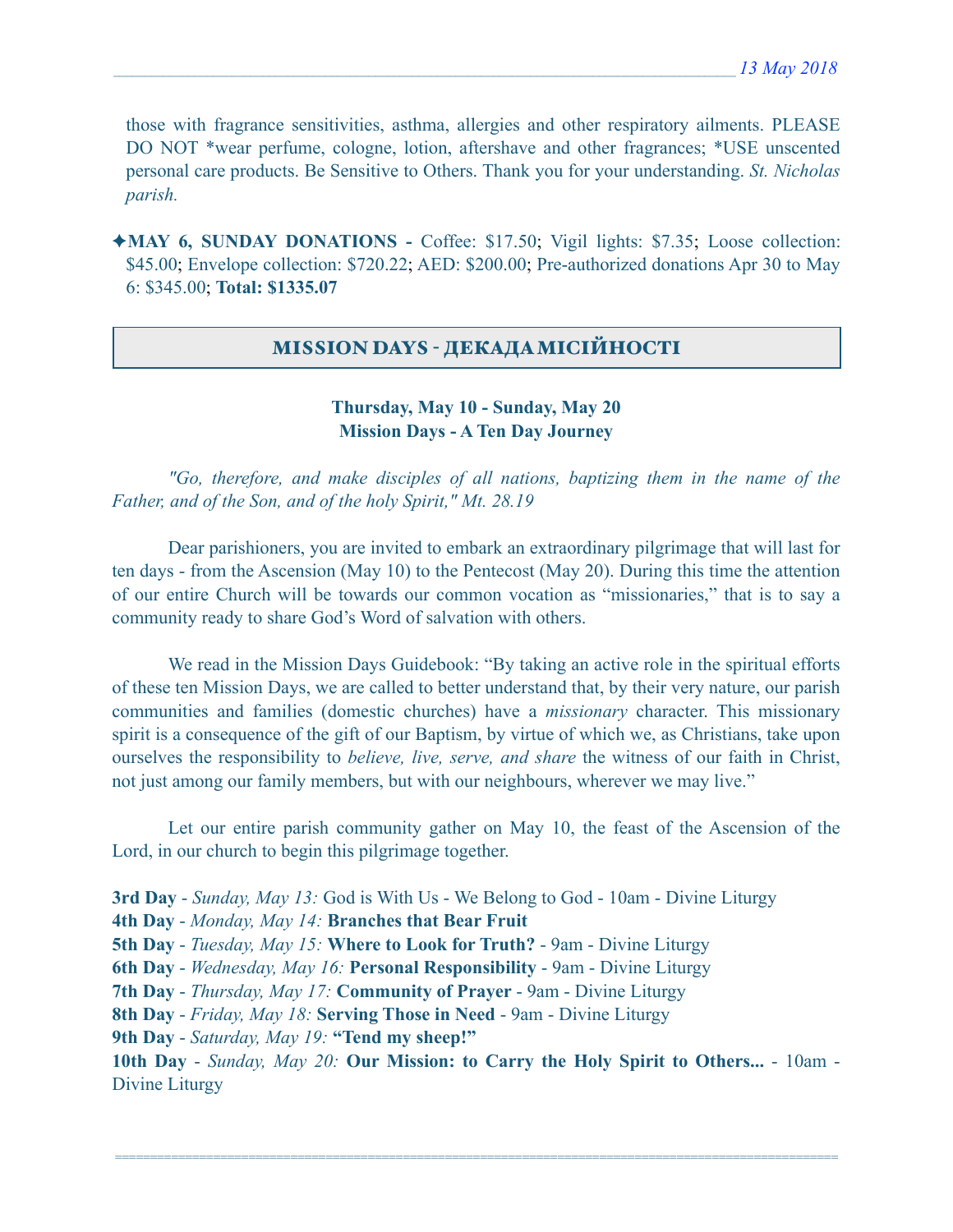If you cannot participate in the Mission Days during these 10 days days you can make this pilgrimage at home with you family. Dedicate 5-10 min of your time during these 10 days for praying with the "Mission Days Guidebook". Please let Fr. Yuriy know if you would like to have an electronic version of the booklet.

#### READING THE CATECHISM *"CHRIST - OUR PASCHA"*



## *C. The Holy Mysteries of Christian Life a. The Mystery - Christ is in our Midst*

 *#403* In Holy Scripture and the teaching of the Fathers, the meaning of the term mystery [which is the word for sacrament in various Eastern Christian languages] is particularly extensive. "The mystery of God's will" is what Saint Paul calls God's "plan for the



fullness of time, to gather up all things in [Christ], things in heaven and things on earth" (Eph 1:9-10). For Christians, mystery ultimately means Christ in our midst (see Col 1:27). Therefore, knowledge of the mystery of God's salvation is the knowledge of Christ, "in whom are hidden all the treasures of wisdom 139 and knowledge" (Col 2:3). Briefly stated, mystery the Mystery - is Christ, and all that he did and does for us.

*#404* After his Ascension, Christ continues to remain among his disciples - Christians throughout the ages - and to act for their and the whole world's salvation. We proclaim this in the kontakion of the feast: "You ascended in glory, O Christ our God, in no way distant, but remaining inseparable." These words echo the Lord's assurance: "And remember, I am with you always, to the end of the age" (Mt 28:20). In his Church, Christ continues to teach, feed, heal, forgive, and revive. Thus, the Church herself can be called the mystery of his presence, the place where God and people meet. The fifth-century Pope of Rome Saint Leo the Great explained: "that which till then [Christ's Ascension] was visible of our Redeemer was changed into a sacramental presence."

## CAMP ST. VOLODYMYR - August 19-26, 2018

 Start planning your summer holidays now! Come join us to celebrate our 34th year of camp for children in our Eparchy! Camp St. Volodymyr is a great place to be physically active, build self-confidence and self-esteem, develop life-long skills while reconnecting with nature and building friendships. Our camp is also a wonderful opportunity to experience God through nature and the companionship of others.

 Campers will learn about the Ukrainian language and culture along with games, hiking, sports, arts and crafts, camp fires, water activities and much more!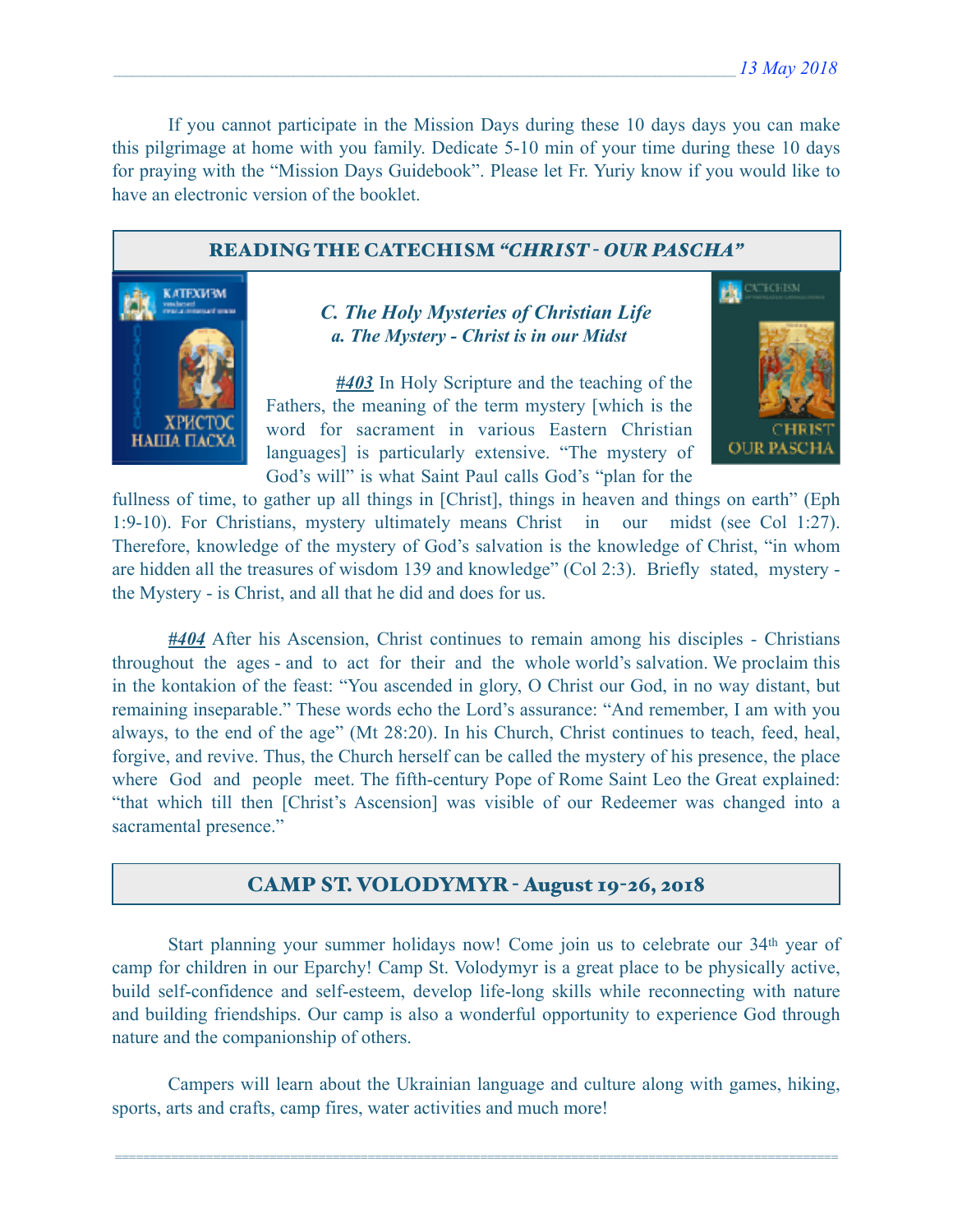If you are between the ages of 7-15 this is a summer must do! Registration is \$380. Book by July 4 to save \$50. Bus transportation is also available to and from New Westminster. Register online using Eventbrite. Search "Camp St. Volodymyr BC 2018." For more information contact Jennifer Caldwell @ 604.220.0584 or [jennsawka@hotmail.com.](mailto:jennsawka@hotmail.com)

**WAYS TO SUPPORT OUR CAMP:** Camp St. Volodymyr is a nonprofit camp, run on a volunteer basis. Please contact Jennifer if you are interested in helping.

**VOLUNTEER as a Camp Counsellor:** We are seeking between 8-10 individuals to help plan and organize our camp activities. Apply online using Eventbrite. Search "Camp St. Volodymyr BC 2018." Applications due May 15, 2018. All volunteers will be subject to a criminal record check and must sign the camp code of conduct.

**VOLUNTEER as a Camp Chef:** We are seeking between 4-6 individuals to help us each day in the kitchen. It is your opportunity to get creative and be a part of the campers top 5 things at camp; The Food!

**VOLUNTEER as our Camp Nurse:** We are looking for an individual to be our camp nurse. This is a wonderful opportunity to get to know the children in our Eparchy. This position would require valid first aid and nursing certification. Responsibilities would include administering medications brought by campers/staff as well as recording all incidents and treatments. Supplies and medications are provided by the camp.

**DONATE Food:** We are always happy to accept food donations of fresh fruits and vegetables, breakfast items; cereal, syrup, pancake mix, jam, Nutella, lunch items; chicken soup, Kraft dinner, cheese, drinks; juice boxes, powdered drinks, brownie/cake mixes, Jello, snack bars, cookies or treats. Gift certificates to Superstore and Costco are also welcomed.

 **DONATE Monetarily:** Each year the Eparchy sponsors several children to attend. You can help send a deserving child to camp through your donations. Donation can be made through the Eparchy or online at our Eventbrite page. Tax receipts can be issued for donations of \$25 or more.

Visit our website *[www.nweparchy.ca](http://www.nweparchy.ca)*

## FEAST OF THE ASCENSION OF OUR LORD (May 10)

 The Feast of the Ascension of our Lord God and Savior Jesus Christ is celebrated each year on the fortieth day after the Great and Holy Feast of Pascha (Easter). Since the date of Pascha changes each year, the date of the Feast of the Ascension changes. The Feast is always celebrated on a Thursday.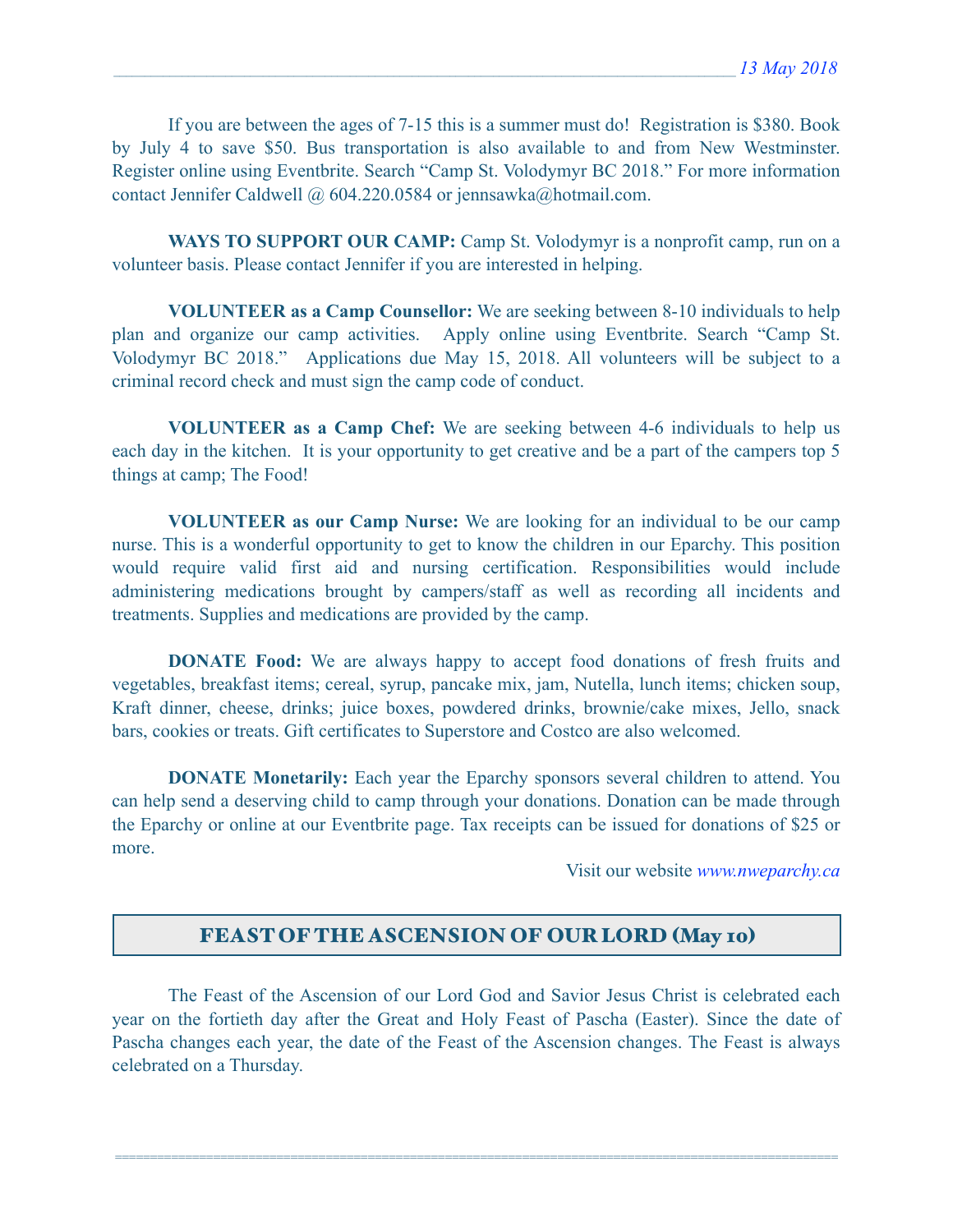

 The Feast itself commemorates when, on the fortieth day after His Resurrection, Jesus led His disciples to the Mount of Olives, and after blessing them and asking them to wait for the fulfillment of the promise of the Holy Spirit, He ascended into heaven.

 The story of the Ascension of our Lord, celebrated as one of the Twelve Great Feasts of the Church, is found in the book of the Acts of the Apostles 1:3-11. It is also mentioned in the Gospels of Mark (16:19) and Luke (24:50-53). The moment of the Ascension is told in one sentence: "He was lifted up before their eyes in a cloud which took Him from their sight" (Acts 1:9).

 Christ made His last appearance on earth, forty days after His Resurrection from the dead. The Acts of the Apostles states that the disciples were in Jerusalem. Jesus appeared before them and commanded them not to depart from Jerusalem, but to wait for the "Promise of the Father". He stated, "You shall be baptized with the Holy Spirit not many days from now" (Acts 1:5).

 After Jesus gave these instructions, He led the disciples to the Mount of Olives. Here, He commissioned them to be His witnesses "in Jerusalem, and in all Judea and Samaria, and to the end of the earth" (Acts 1:8). It is also at this time that the disciples were directed by Christ to "go and make disciples of all nations, baptizing them in the name of the Father and the Son and the Holy Spirit" (Matthew 28:19). Jesus also told them that He would be with them always, "even to the end of the world" (Matthew 28:20).

 As the disciples watched, Jesus lifted up His hands, blessed them, and then was taken up out of their sight (Luke 24:51; Acts 1:9). Two angels appeared to them and asked them why they were gazing into heaven. Then one of the angels said, "This same Jesus, which is taken up from you into heaven, shall so come in like manner as you have seen Him going into heaven" (Acts 1:11).



=======================================================================================================

 *Ukrainian Catholic University in Lviv has long understood that one of its foundations is martyrdom.* 

When I first visited Lviv, the principal city of western Ukraine, in 2002, the transportation from plane to airport terminal was an old bus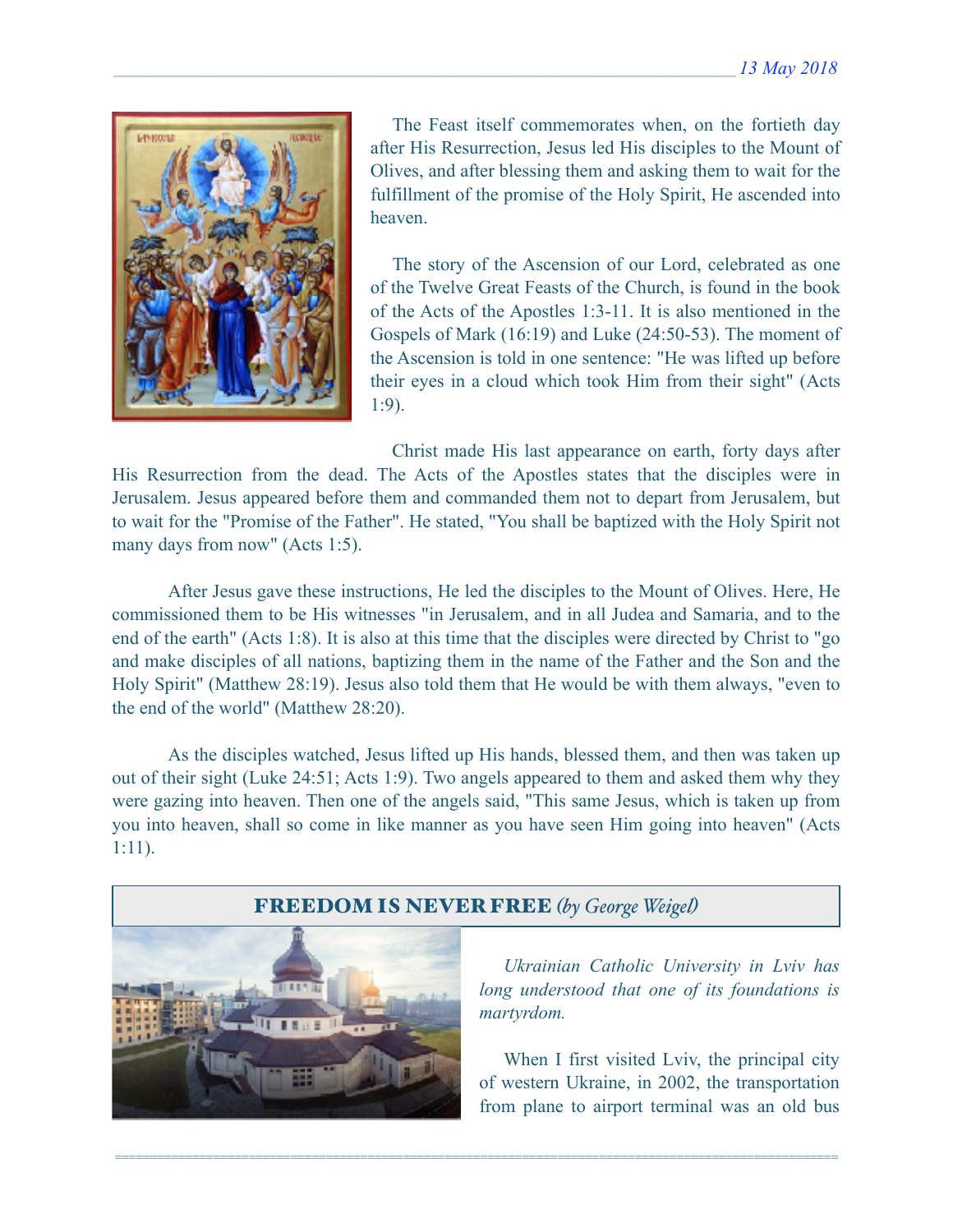towed by a Soviet-era tractor; today, the airport is a model of cleanliness and efficiency. In 2002, the Old Town was shabby and begrimed; today, it's become a major tourist destination, and while there is still more clean-up to do, the charms of an old Habsburg city are beginning to reveal themselves. To sit in a downtown restaurant and speak with the city's mayor about his plans for further development, it's easy to forget that you're in a country at war.

But then you come to the Garrison Church of Sts. Peter and Paul.

 There, Father Stepan Sus of the Ukrainian Greek Catholic Church is running an urban ministry so dynamic that he has twenty other priests working with him. The church itself is full of architectural and decorative interest: built in the Baroque style the early seventeenth century as the city's "Jesuit Church" (and therefore modeled on the Church of the Gesù in Rome), Sts. Peter and Paul long served as a center of military chaplaincy for the Austrian and Polish troops garrisoned in Lviv. Then, in 1946, the property was seized by the Soviet regime and the church was turned into a book depository in which some two million volumes were stored. After the Soviet Union collapsed in 1991 and Ukraine achieved independence, there was a fuss over ownership and it was not until 2010 that the church was deemed the property of the Greek Catholic Archeparchy of Lviv.

 Father Sus is full of energy, and on both weekdays and Sundays, the church celebrates the Divine Liturgy several times, with confessions available for over 11 hours each day. But when Father Sus takes you to a small memorial to the left of the church's entrance, his mien becomes more sober and you begin to understand that the vibrant ministry underway at this site of ecclesial resurrection has its costs. For there, amidst shell casings, bits of shrapnel, spent bullets, and an icon, are the pictures of the young men of the parish who have been killed in the war Russia has been conducting in the Donbass region of eastern Ukraine since 2014. Since the invasion of the Donbass by Russian "little green men," Father Sus has conducted 76 funerals in the garrison church. Each of those young lives, sacrificed to defend a country against an aggression the West would prefer to ignore, is a powerful and poignant reminder that freedom is never free.

 So is the memorial to Bohdan Solchanyk in the foyer of one of the sparkling new buildings that grace the campus of the Ukrainian Catholic University in Lviv. UKU (as it's known from its initials in transliterated Ukrainian) is another marvel. The only Catholic institution of higher learning in the former Soviet space, UKU was a dream 25 years ago. Today, it's a stunning reality — the most highly-rated university in Ukraine on several indices of accomplishment, thanks to the work of an extraordinary faculty and administrative team first assembled by Bishop Borys Gudziak.

 UKU is a university that takes Catholic mission with utmost seriousness: in this case, the mission to heal and evangelize a society still traumatized by more than seven decades of communism, war, and the Soviet attempt to destroy Ukraine's national identity. The university has long understood that one of its foundations is martyrdom, for the Ukrainian Greek Catholic